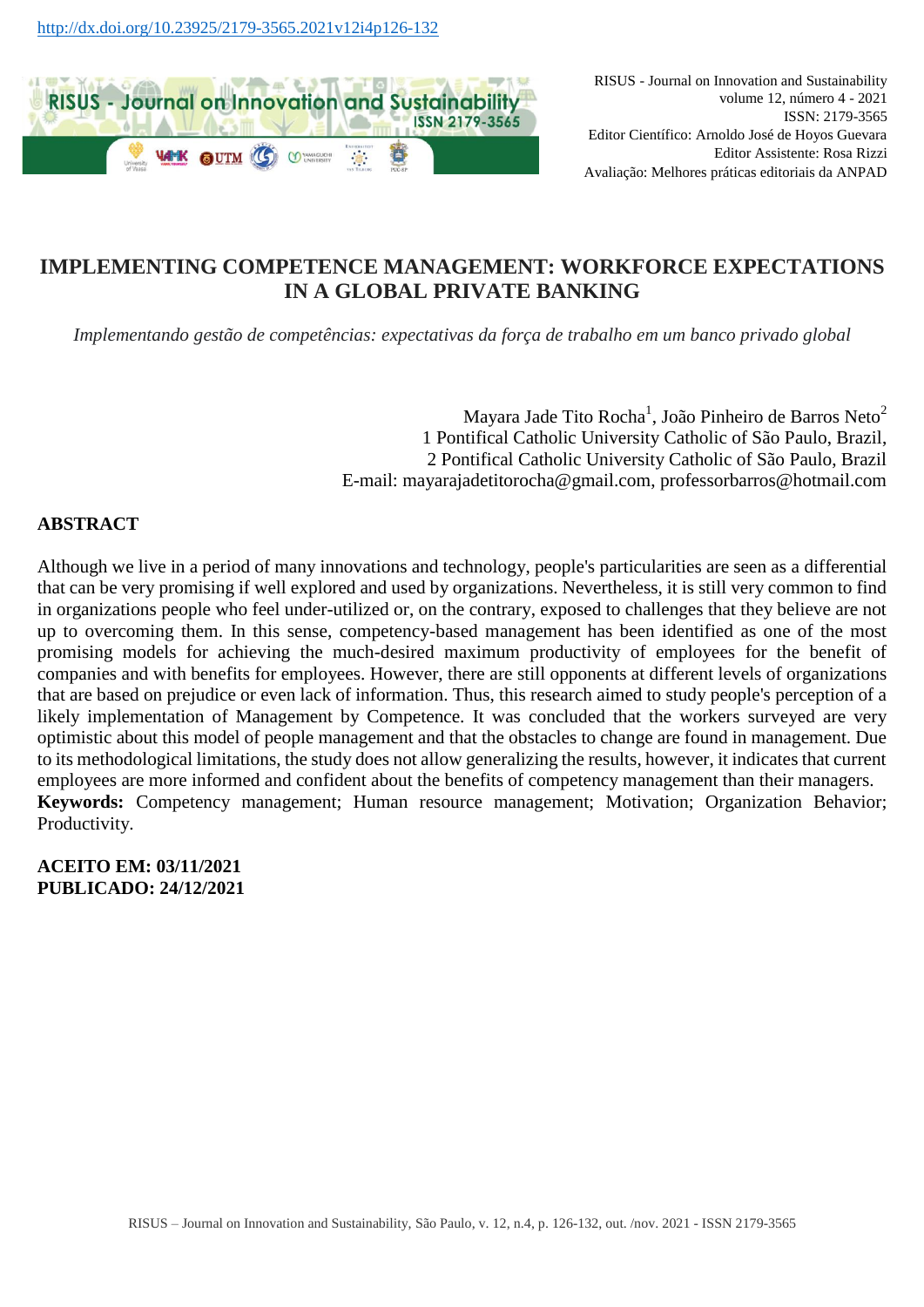

RISUS - Journal on Innovation and Sustainability volume 12, número 4 - 2021 ISSN: 2179-3565 Editor Científico: Arnoldo José de Hoyos Guevara Editor Assistente: Rosa Rizzi Avaliação: Melhores práticas editoriais da ANPAD

# **IMPLEMENTANDO GESTÃO DE COMPETÊNCIA: EXPECTATIVAS DA FORÇA DE TRABALHO EM UM BANCO PRIVADO GLOBAL**

*Implementing competence management: workforce expectations in a global private banking*

Mayara Jade Tito Rocha<sup>1</sup>, João Pinheiro de Barros Neto<sup>2</sup> 1 Pontifical Catholic University Catholic of São Paulo, Brazil, 2 Pontifical Catholic University Catholic of São Paulo, Brazil E-mail: mayarajadetitorocha@gmail.com, professorbarros@hotmail.com

## **RESUMO**

Embora vivamos um período de muitas inovações e tecnologias, as particularidades das pessoas são vistas como um diferencial que pode ser muito promissor se bem explorado e utilizado pelas organizações. No entanto, ainda é muito comum encontrar nas organizações pessoas que se sentem subutilizadas ou, pelo contrário, expostas a desafios que acreditam não poderem superá-los. Nesse sentido, a gestão por competências tem sido apontada como um dos modelos mais promissores para alcançar a tão desejada produtividade máxima dos colaboradores em benefício das empresas e com benefícios para os colaboradores. No entanto, ainda existem opositores em diferentes níveis de organização que se baseiam no preconceito ou mesmo na falta de informação. Assim, esta pesquisa teve como objetivo estudar a percepção das pessoas sobre uma provável implementação da Gestão por Competências. Concluiu-se que os trabalhadores pesquisados estão muito otimistas com esse modelo de gestão de pessoas e que os obstáculos para a mudança estão na gestão. Devido às suas limitações metodológicas, o estudo não permite generalizar os resultados, no entanto, indica que os atuais funcionários estão mais informados e confiantes sobre os benefícios da gestão por competências do que seus gestores.

Palavras-chave: Gestão por competências; Gestão de recursos humanos; Motivação; Comportamento organizacional; Produtividade.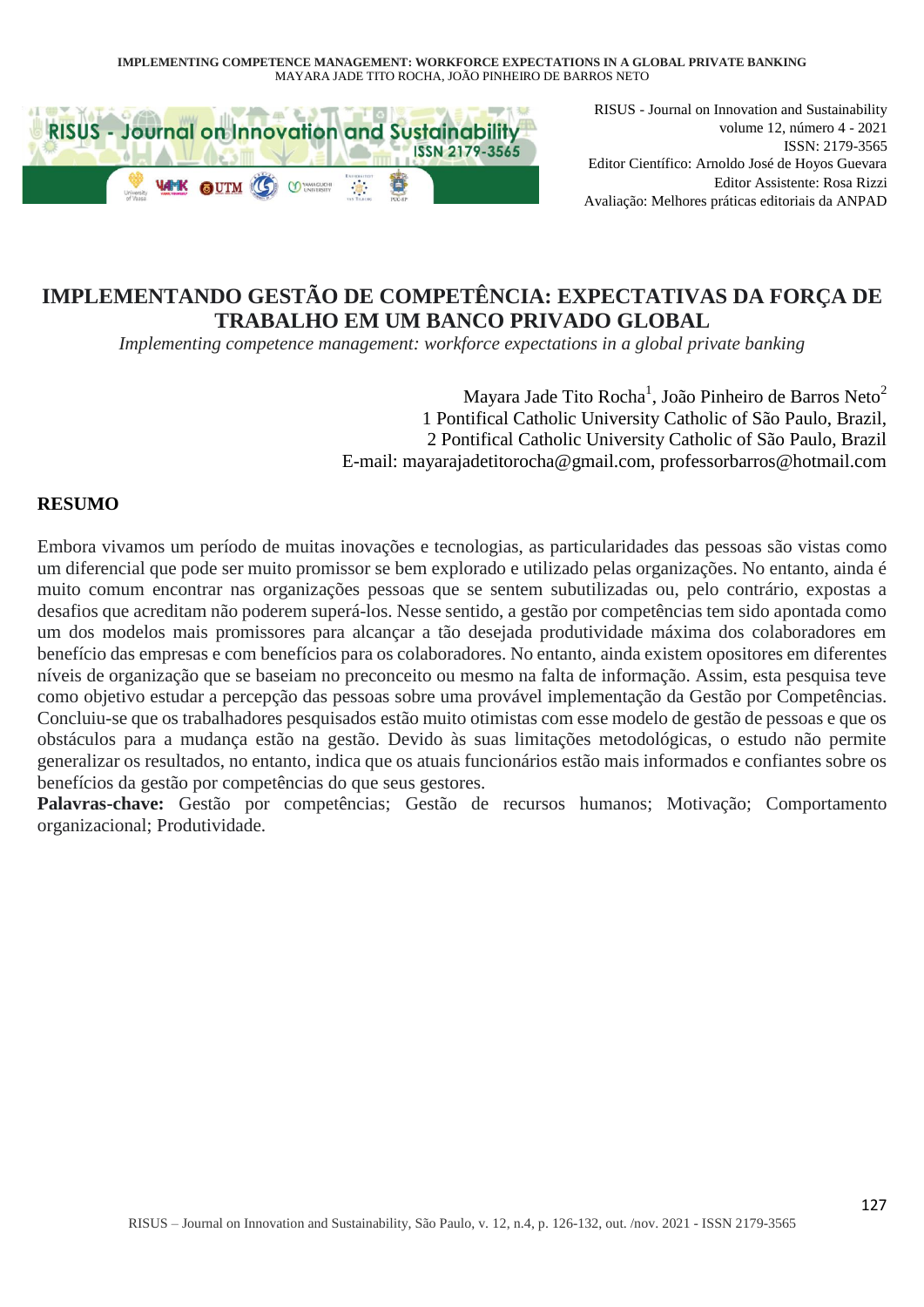## **INTRODUCTION**

Since the pioneering studies of F.W. Taylor (Taylor, 1970) to increase the productivity of people at work, many management models, techniques and tools have emerged, seeking the same objective.

Even in the early 2000s, there was a lot of discussion about the real objectives of competency management, that is, whether it would not be just organizational rhetoric (Legge, 2005) with the aim of imposing on employees at that time, the same premises of Scientific Management Taylor and Ford (Barros Neto, 2006).

Nevertheless, it is still quite common to find in organizations people who feel underutilized or, on the contrary, exposed to challenges they believe are not up to overcoming them, situations that are bad for both employees and companies.

Currently, however, the benefits of this people management model for both employees and organizations are indisputable (Barros Neto, 2019), however, there are still opponents at various levels of organizations that are based on prejudices arising from that time.

In this sense, competency management has been identified as one of the most promising models for achieving the much-desired maximum productivity of employees for the benefit of companies, while at the same time developing people's potential.

Thus, this study aimed to study people's perception of a likely implementation of Competency Management to assess how much a possible aversion to competency management is still present in the workforce.

### **1 THEORETICAL BACKGROUND**

Competence management in the world of Industry 4.0, which requires constant innovation, is in evidence in the public and private spheres, proving to be a useful people management model to increase efficiency, effectiveness and even reduce bureaucracy and raise the quality of services provided in several countries on different continents (Albalushi; Zaidan; Khadir & Yusof, 2019).

Competency-based management allows managers and HR to act with greater precision in managing people (Dutra, 2017). It is, in fact, a toolbox that points out directions and encourages the definition of development goals and the pursuit of excellence by taking advantage of the best talent. Indeed, competency management is useful in current management with potential assessment practices, training, individual knowledge of the workforce and in future management with succession programs and training of an internal talent bank (Gramigna, 2017).

In fact, in a context of artificial intelligence and intelligent factories within business production networks, the importance of competency management in an increasingly technological world only increases (Graczyk-Kucharska; Szafranski; Golinski; Spychala; Borsekova, 2018).

The competency model involves four main premises, as explained by Gramigna (2007), these are: each type of business needs people with a specific profile, each job has a specific profile of competencies, it will always be necessary to develop competencies and managers are responsible for offering opportunities for the development and acquisition of new skills.

Competency-based management is vital as a human resource management practice, constituting an innovative, vibrant and proactive approach to the development of human resources and the execution of business strategies (Madhavi & Mehrotra, 2021).

For Chiavenato (2014, p.10) the key posts of the new people management model are the following: people as human beings, people as organizational partners, people as "activators of organizational resources, people as talent suppliers of competences and by end, people as human capital".

Ceitil (2006) believes that traditional methods have a common characteristic that is the fact that they do not consider people's skills and have a limited look exclusively at the function and task that the employee performs.

In accordance with Oliveira (2005), the human resources professional is a specialist in a company's intangible asset, which are people.

Therefore, in order to generate value, this intangible asset must be committed to corporate objectives and act in an organizational climate conducive to collaboration efficiently and effectively.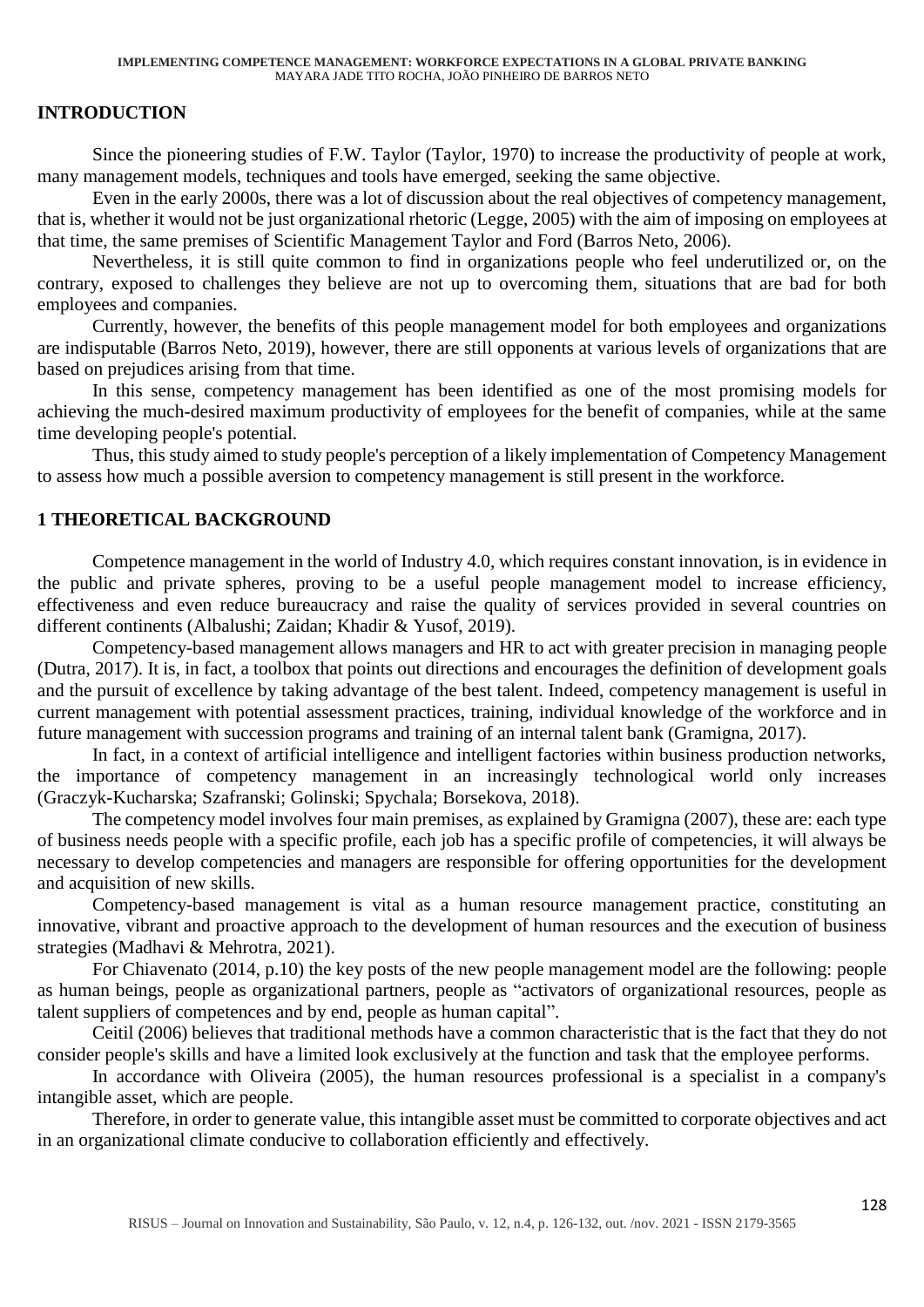The organizational climate is represented by the concepts and "feelings that people share about the organization and that positively or negatively affect their satisfaction and motivation for work" (Maximiano, 2000, p. 107).

The efficiency of a system depends on how its resources are used, in other words, "efficiency means carrying out activities or tasks in the right and intelligent way with the least effort and with the best possible use of resources".

It is also necessary to be effective, because effectiveness is the concept of performance that is related to objectives and results, that is, effectiveness refers to achieving the objectives, reaching the planned results.

That is why the competency-based management model is so valuable for the company and employees in terms of enhancing the employees' abilities to always achieve efficiency and effectiveness in the processes, considerably increasing the quality of products and services offered to customers.

# **2 METHODOLOGY**

This is a research that can be characterized as exploratory, as one of its objectives was "to provide greater familiarity with the problem, with a view to making it more explicit or building hypotheses" (GIL, 2002, p. 26).

For the researchers' convenience and ease of access, a private banking (a bank specializing in investments that serves high-income and wealthy clients) with more than eighty-five years of existence was selected and which began operations in Brazil in 2015. On a global level, the ABC bank (fictitious name) has more than 1,100 employees, of which 107 are in Brazil, which are considered the research universe.

Data collection took place through a structured questionnaire that contained a set of questions to be answered using the Likert scaling with six degrees (in which zero represented total disagreement and five complete agreement) sent to all 107 employees.

Thus, for analysis purposes, it was considered that grades 3, 4 and 5 demonstrate a favorable opinion and grades less than or equal to two (zero, one and 2) express negativity on the part of the respondent (I totally disagree, Disagree, Partially disagree, Agree Partially Agree, Totally Agree.).

It is important to emphasize that the bank provided researchers with access to all one hundred and seven employees of the Brazilian operation and that an in-depth interview was carried out based on a structured script with the Human Resources manager of Bank ABC in the country.

It should also be mentioned that, due to the characteristics of the workforce object of this case study, there was general knowledge about competence management, and it is not necessary to clarify what this model of people management is all about.

To analyze the interview, the use of discursive analysis was defined, as according to Caregnato and Mutti (2006, p. 684), this type of analysis seeks the meaning effects related to the discourse, concerned with "understanding the meanings that the subject manifests through his speech".

### **3 RESULTS**

Initially, to characterize the profile of respondents, it was recorded that there were a total of fifty-five respondents, this being the sample to be analyzed, of which 50.9% were women and 49.1% were men as shown in Figure 1.

#### **Figure 1 - Age distribution of respondents**

|                                 | 18-28 | 29-38 | 39-48 | 49-58 | Over 58 |
|---------------------------------|-------|-------|-------|-------|---------|
| Percentage                      | 23,6% | 27,3% | 21,8% | 23,6% | 2,7%    |
| Source of data: research (2020) |       |       |       |       |         |

Regarding the positions and working time in the organization, these data are shown in Figure 2, in order to characterize the sample more precisely.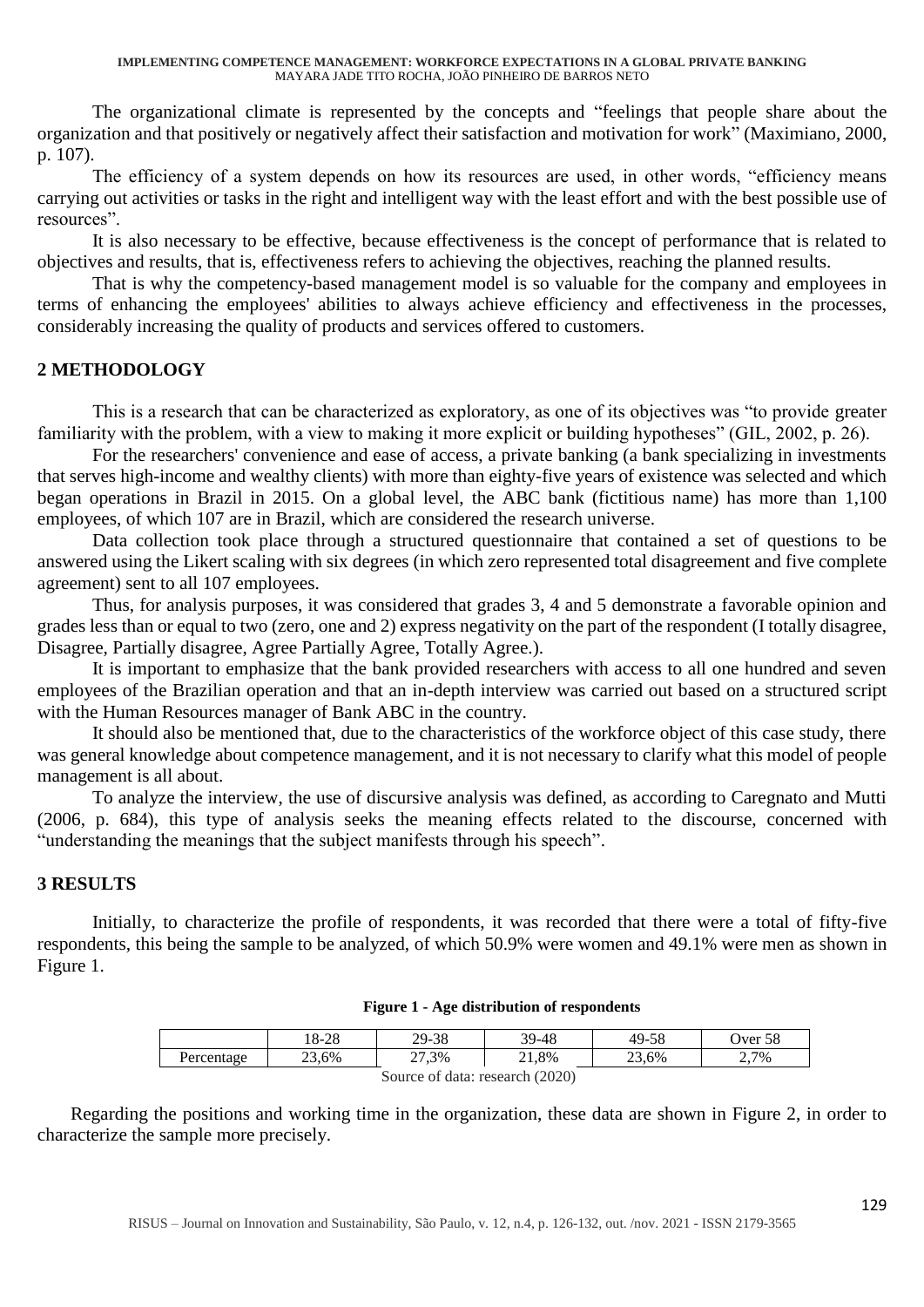**IMPLEMENTING COMPETENCE MANAGEMENT: WORKFORCE EXPECTATIONS IN A GLOBAL PRIVATE BANKING** MAYARA JADE TITO ROCHA, JOÃO PINHEIRO DE BARROS NETO





The positions most present in the survey were Analyst and Coordinators, but there are also ten bank directors and interns, evidencing a sample of all hierarchical levels present in the bank. The length of service of the sample respondents is also very representative, ranging from novices to veterans at home, thus, a significant representation of Bank ABC's workforce is guaranteed, avoiding biases in the perceptions analyzed about the implementation of management of people by skills – MPS. To analyze the following questions, a Likert-type scale of six degrees was used, ranging from zero (total disagreement) to five (total agreement).



**Figure 3 - The implementation of MPS will bring positive aspects for the company**

Regarding the benefits that may accrue to the company, Figure 3 above shows a very strong expectation of favorability of 93.2%, that is, for employees, the company unequivocally has a lot to gain from the implementation of MPS.

The absolute majority of employees (96.3%) understand that the performance of the Human Resources area will become more focused (clear and objective), due to the implementation of the HR system, which demonstrates once again the positive perception of the employees and reflects what the researched literature says about this management model.

The results presented in the survey also showed that among the 55 respondents, 53 believe that their qualities will be affected, at least to some degree, positively with the implementation of the MPS, therefore favorability of 96.4%. Corroborating the literature surveyed, the same percentage believes that their degree of commitment to the company will increase, which probably results from the expectation that management will become clearer and more objective.

Actions to improve the organizational climate are often related to benefits, rewards, relationships and leadership style, so it should be noted that MPS, in their perception of 94.6%, would be a factor in improving the climate, information. It is of great interest to HR, as well as to organizational leadership, and this same percentage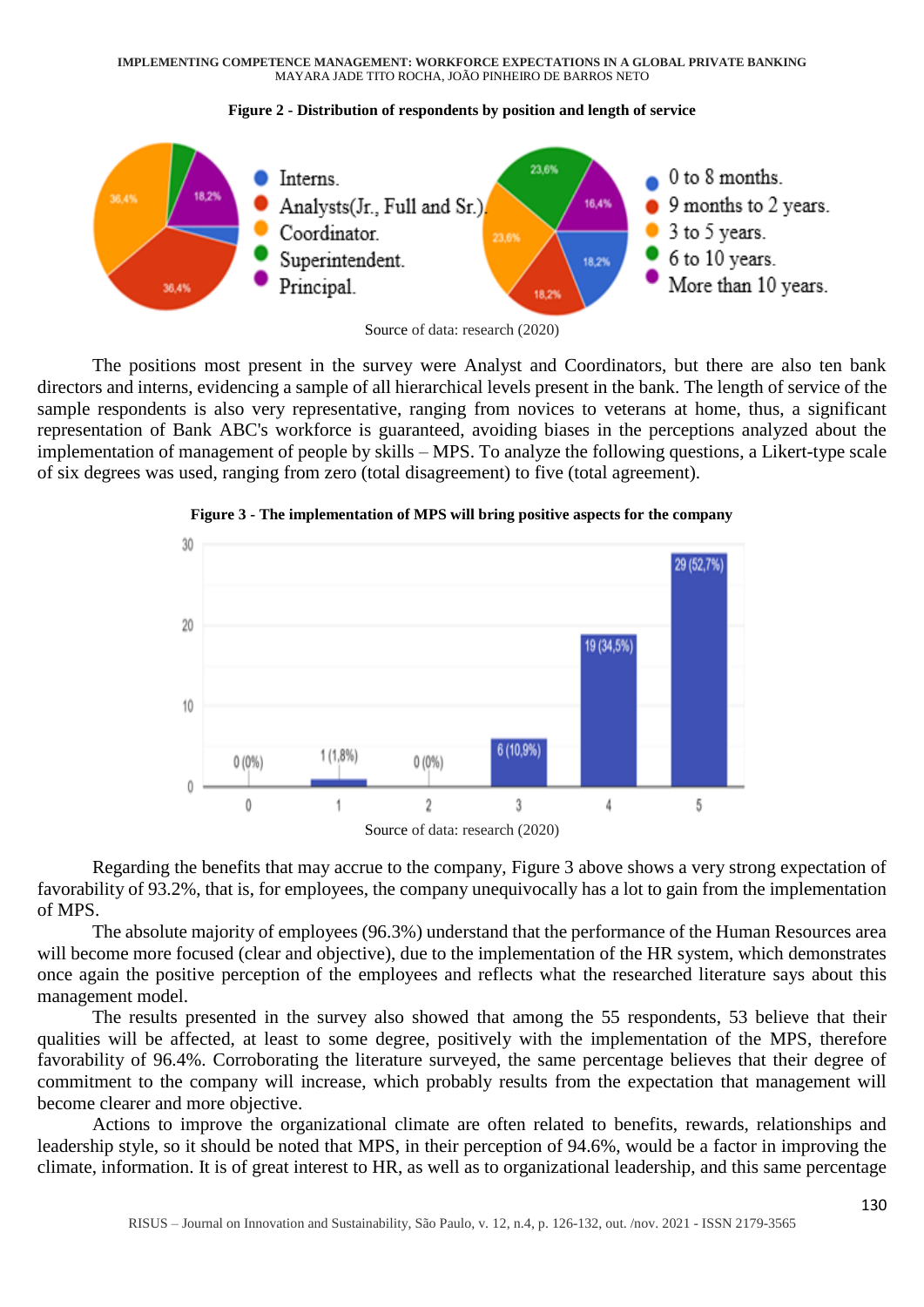is the percentage of employees who believe that the implementation of Competency Management will positively affect the way processes are carried out, improving efficiency and effectiveness.

From this point onwards, the qualitative results captured in the interview conducted with SC are analyzed (it was decided not to identify her), manager of Human Resources at Bank ABC Brasil SA.

SC explained that because it is a small financial institution, in terms of number of employees, the HR area of ABC bank is still very embryonic and that one hundred percent of the current controls are carried out in an Excel spreadsheet©. There is only help of an outsourced company to handle the payroll processing, but that there is the intention to implement the Personnel Management by Competence. Moreover, according to it, there are many barriers to be overcome, since, when asked about the view of the board on the topic, she replied that they are still working hard on this topic and that there are strong paradigm shifts yet to be overcome.

During the interview, it became clear that competency management is not a priority for the organization's top leadership, according to the interviewee, although it was pointed out that, there is an effort to put this subject on the agenda.

SC added that currently the development of employees' skills is stimulated by the company subsidy of fifty percent of the value of the course chosen by the employee, whether short or long, provided it is proven that the chosen course can bring good results for the corporation. However, it was not evidenced how the good results mentioned are proven.

SC, when asked why she wanted to implement the Competency-Based Personnel Management system at the institution, responded that she believed that the model stimulates employees' skills and that it is the most assertive way to ensure evolution and success from ABC bank. Interestingly, in the SC view, there will be some resistance from employees regarding the intention to implement competency management.

# **CONCLUSION**

It was found that the implementation of people management by competences is not a priority for the company's top management, but contrary to what was expected, there was no resistance on the part of employees, as a positive expectation on the part of the force was strongly evidenced of work.

As a limitation of the study, it should be recognized the fact that it covers a single organization, which does not invalidate the study, but opens broad perspectives for new research covering a segment, an area of expertise, different professions, several organizations, among a very wide range. extensive range of possibilities.

It is understood that one of the significant contributions of the study, among others, is to alert organizations to the fact that the workforce is increasingly informed and aware and that, therefore, resistance to change is often not part of it, therefore, a lot of work must be done in the sphere of managers when it comes to change.

Finally, it is concluded that in current times, employees may have as much or more knowledge and information than their managers and that, therefore, they are less resistant to change, with competency management being an auspicious model in terms of integrating teams both in the present and in the future, strengthening the main source of the company's competitive advantages: people.

## **REFERENCES**

Albalushi, A., Zaidan, A., Khadir, F. A., & Yusof, M. B. Competency management in the context of Omani civil service reform & development. International Business Research, 20 March 2019.

Barros Neto, J. P. Gestão por competências. Curitiba: IESDE, 2019.

Barros Neto, J. P.Teorias da administração - curso compacto: manual prático para estudantes e gerentes profissionais. Rio de Janeiro: Qualitymark, 2006.

Caregnato, R. C., & MUTTI, R. Pesquisa qualitativa: análise de discurso versus análise de conteúdo. Texto Contexto Enfermagem, pp. 679-684, Dec. 2006.

Ceitil, M. Gestão e desenvolvimento de competências. Lisboa: Silabo, 2006.